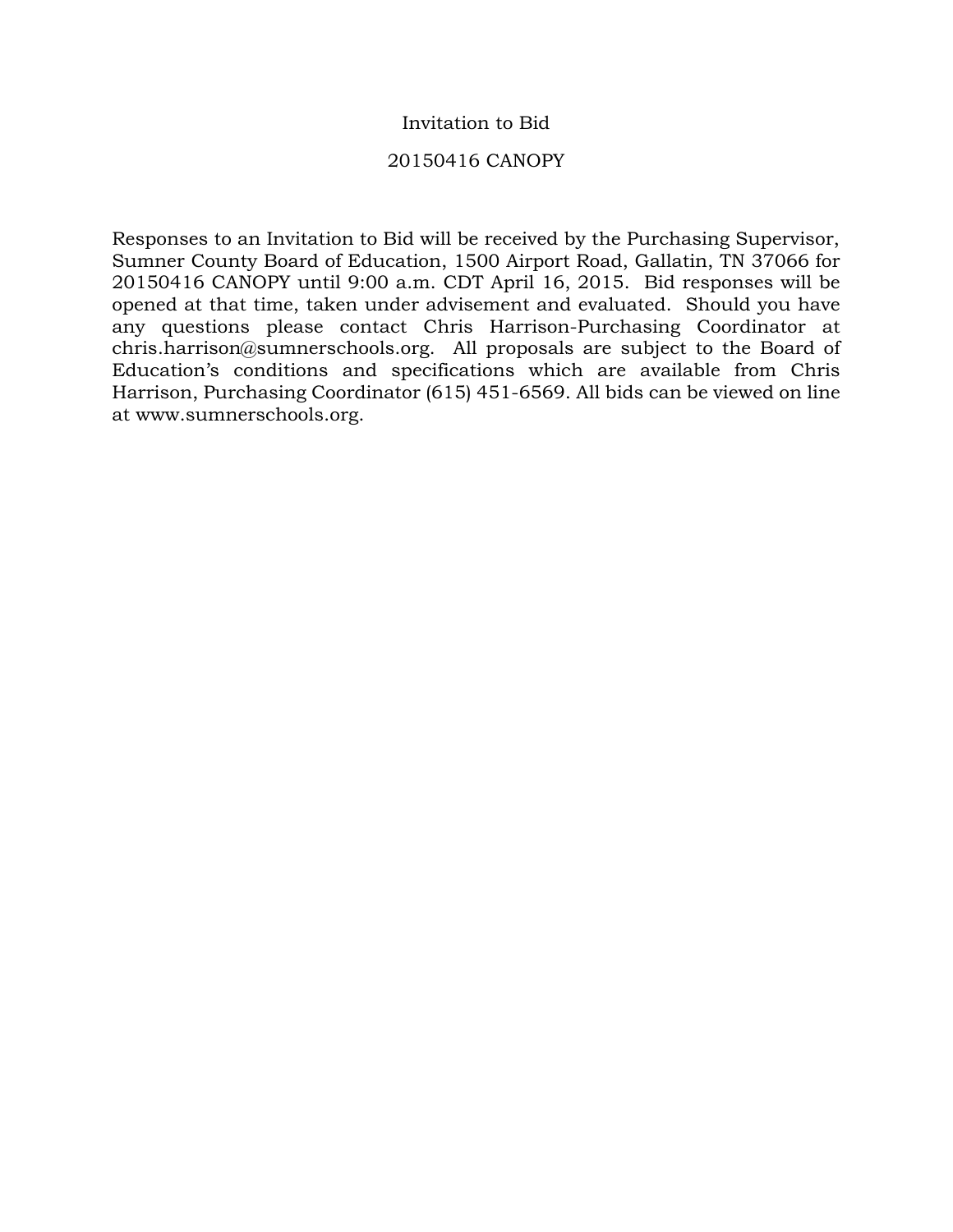#### **NOTICE TO RESPONDENTS**

Responses to an Invitation to Bid will be received by the Purchasing Supervisor in the SUPPORT SERVICE FACILITY CONFERENCE ROOM, Sumner County Board of Education, 1500 Airport Road Gallatin, TN 37066. They will be received until **9:00 A.M. Local Time APRIL 16, 2015** for **20150416 CANOPY**, at which time the responses will be opened, taken under advisement and evaluated. *BIDS WILL BE POSTED ON www.sumnerschools.org* 

**GENERAL REQUIREMENTS AND CONDITIONS** 

-------------------------------------------------------------------------------------------------------------------------------

- 1. The Sumner County Board of Education reserves the right to accept or reject any and/or all responses in whole or in part, and to waive informalities therein.
- 2. Any responses received after the scheduled closing time for the receipt for responses will not be considered.
- 3. If a mistake is discovered after the responses are received, only the Sumner County Board of Education may allow the respondent to withdraw the entire response.
- 4. Partial payments will not be approved unless justification for such payment can be shown. Terms will be net 30 days.
- 5. Payment will not be made until the said **20150416 CANOPY** are inspected and approved as meeting all specifications by persons appointed by the Sumner County Board of Education.
- 6. Responses submitted must be in a sealed envelope and marked on the outside as follows: **RESPONSE: 20150416 CANOPY DEADLINE: 9:00 A.M.; APRIL 16, 2015**
- 7. Facsimile responses will not be considered.
- 8. If a successful bidder violates any terms of their bid, the contract, school board policy or any law they may be disqualified from bidding for a period of two years for minor violations or longer for major violations. Bids from disqualified bidders will not be accepted during the period of disqualification.
- 9. Prices quoted on the response (if any) are to be considered firm and binding until the said **20150416 CANOPY** are in the possession of the Sumner County Board of Education.
- 10. No purchase or contract is authorized or valid until the issuance of a Board Purchase Order in accordance with Board Policy. No Board Employee is authorized to purchase equipment, supplies or services prior to the issuance of such a Purchase Order.
- 11. Any deviation from these stated terms, specifications and conditions must be coordinated with and approved in writing by the Purchasing Supervisor, Vicky Currey (615) 451-6560.
- 12. All bids that exceed \$25,000 must have the Company Name, License Number, Expiration Date thereof and License Classification of Contractor listed on outside of sealed envelope. As required by State of Tennessee Code Annotated 62-6-119.
- 13. The awarded bidder will be required to post a performance and payment bond in the amount of 25% of the contract price if it exceeds \$100,000 as stated by State of Tennessee Code Annotated 12-4-201.
- 14. If the project cost in excess of \$25,000 a performance bond must be secured by the requesting party in an amount equal to the market improvement value.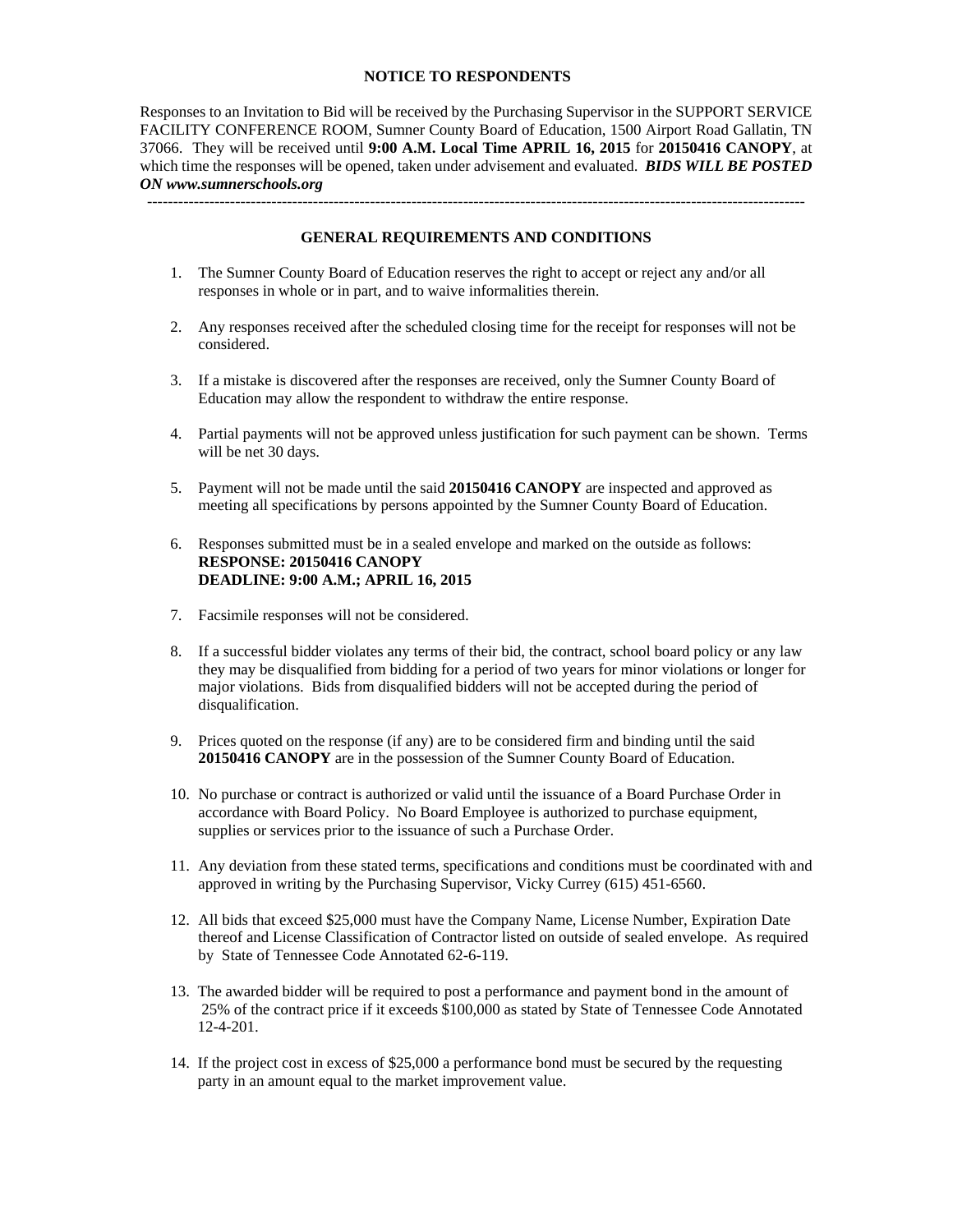# **20150416 CANOPY**

The Sumner County Board of Education, herein known as "School System", is soliciting bids to secure pricing for the installation of aluminum canopies. The School System operates under the non‐ appropriation of funds clause.

The purpose of this bid is to secure pricing, per square foot for the installation of aluminum canopies. The vendor must submit a bid based off installation following the parameters listed below:

#### **BASE BID**

- Install straight line (no turns) canopy consisting of bronze aluminum .032 flat pans and aluminum beam with bronze trim.
	- $\triangleright$  Includes .110" bronze aluminum posts (3" x 3")
	- $▶$  Posts to be core-drilled thru existing sidewalks as needed for installation, 24" below grade with 6" perpendicular threaded rods (4" O/C) mounted in concrete below ground using 3000 psi concrete, mechanically vibrated for proper compaction. Posts will be saddle routed to accommodate placement of beam.
	- Includes Maxi‐gutter and external downspout system
	- Includes Drill‐Tek fasteners, individually sealed with NPC900 Solar Seal adhesive sealant
	- $\triangleright$  Seal both sides of beam and Maxi-gutter to pans using NPC900 Solar Seal sealant.

#### **ALTERNATE PRICING:**

The vendor must submit pricing for canopies with construction such as L‐shape and Hexagonal; Step Downs; and Radius. The price per square foot will be added to the base bid price for a total cost per square foot.

Example: See below for measurements. Price as L‐shape only. This will be used for informational purposes only.



20ft. X 45ft.

The vendor must submit separate pricing for different color canopies, such as white, green, etc. The price will be in addition to the base bid price.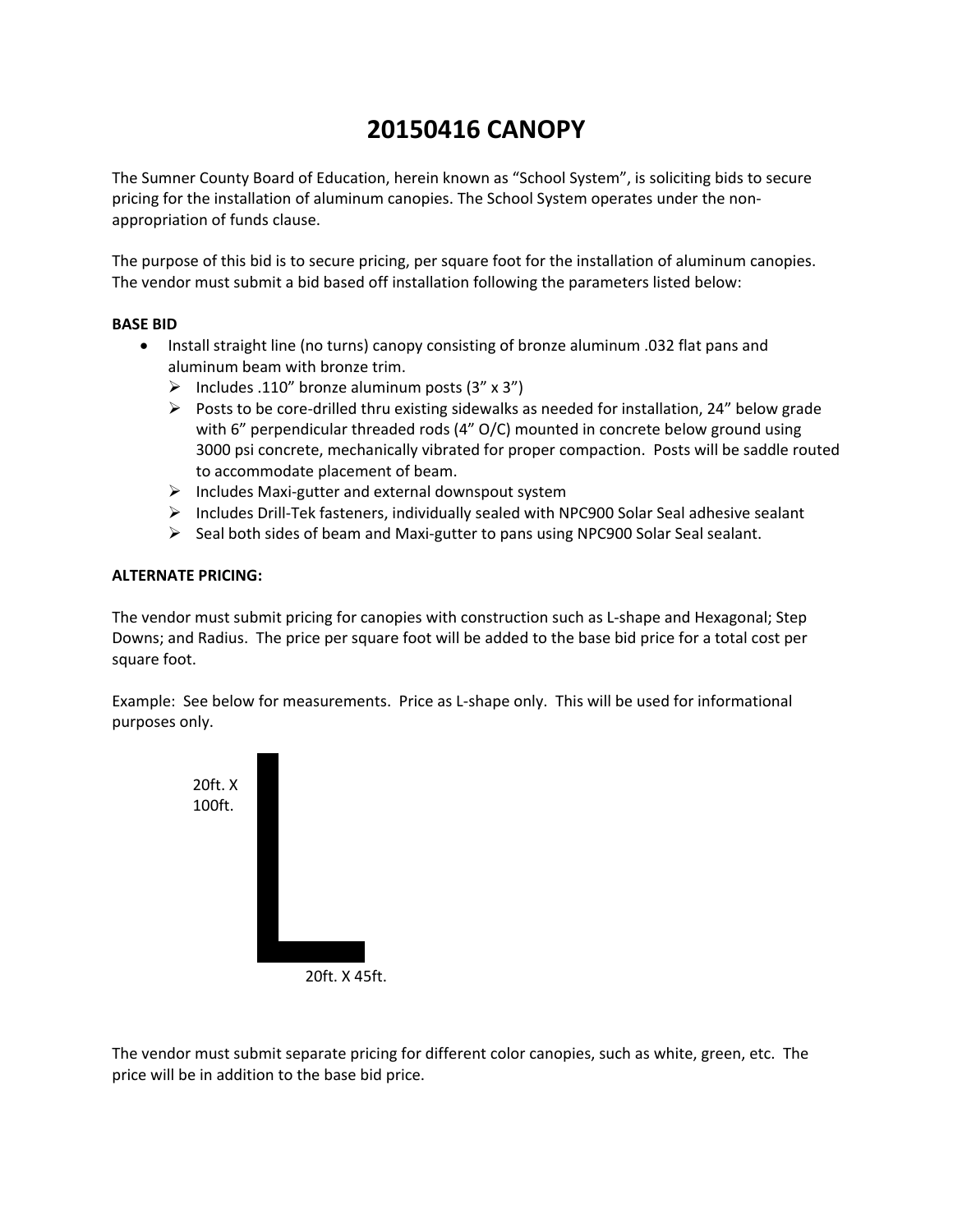The vendor will provide the School System with a one year warranty. Coverage must warranty against defects in material, fabrication and installation. Coverage will begin from date of completion.

The vendor must adhere to design guidelines. A scale model of the canopy is available for review. The scale model indicates all the design features for construction. The model is available for review at:

Sumner County Board of Education Support Services Facility 1500 Airport Road Gallatin, TN 37066

The bid must be valid for a period of six (6) months beginning from the date of bid opening. Purchase order issued on or before October 16, 2015 shall be honored at the bid price. The School System shall allow the vendor to submit a price increase of up to five percent (5%) due to cost increase in materials. The price increase must be approved by the School System in writing.

#### **Contractor Obligations:**

- Shall provide and obtain all necessary materials, equipment and labor.
- Shall provide and obtain all necessary permits with Local, County, etc. agencies as required by law.
- Shall schedule all necessary inspections with Local, County, etc. agencies as required by law.
- Shall strictly adhere to engineered drawings. The School System reserves the right to withhold partial or all payment until the work is completed to the specifications and satisfaction of the School System. Any work not completed to specifications will be the Contractor's sole responsibility and expense to redo.
- Shall provide Worker's Compensation Insurance as required by Tennessee State Law. The Contractor shall prove compliance with Public Chapter No. 587, T.C.A. 49‐5‐413(d), criminal background check, and provide a Drug Free Workplace Affidavit.
- Shall dispose of all generated waste materials in compliance with all Local, State and Federal guidelines, regulations, and requirements.
- Shall have properly trained and experienced staff to facilitate the specified services.
- Qualifications: minimum five years of experience; provide a minimum of three (3) local references including name & telephone number.